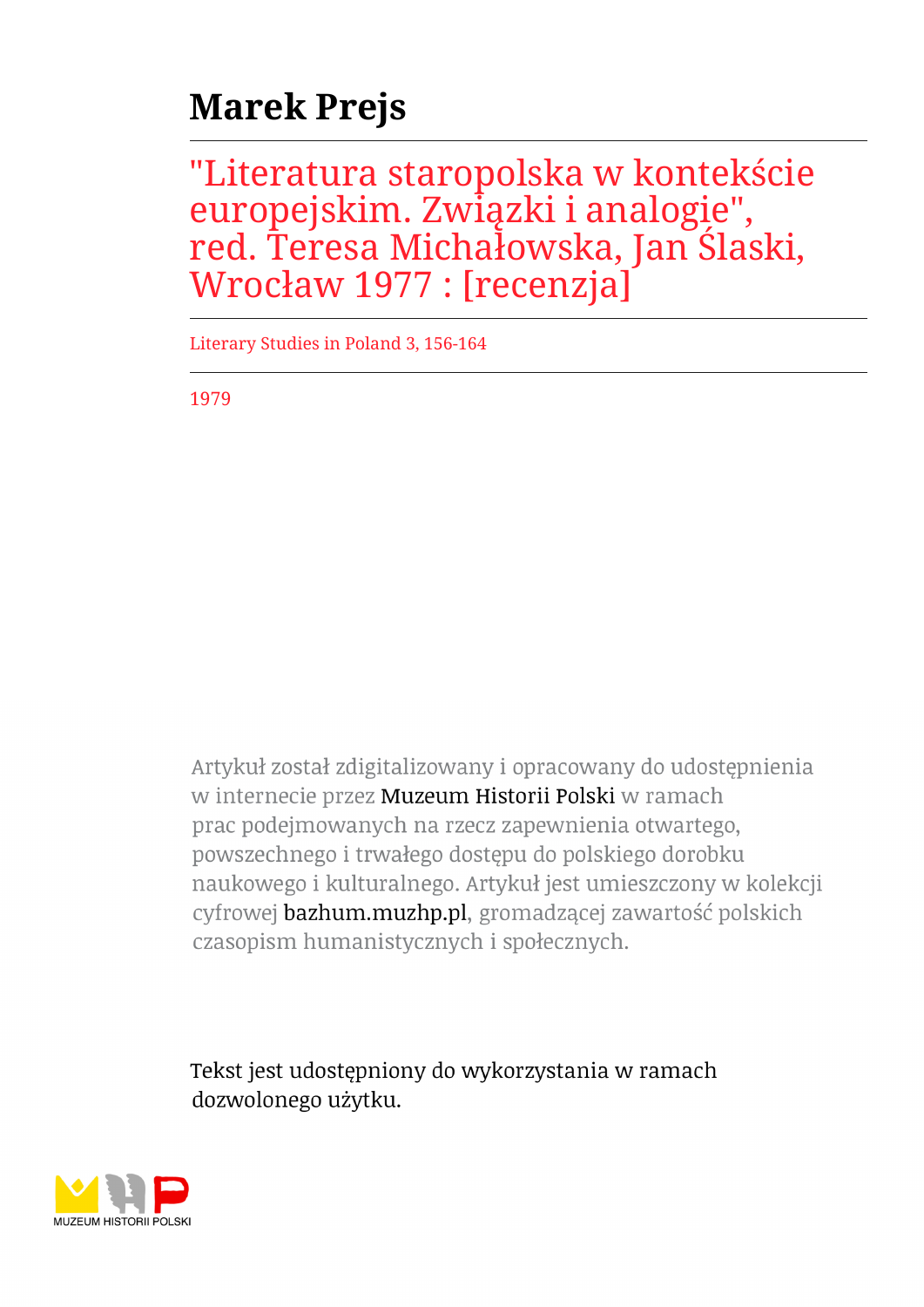fonction sociale, pour lui imposer uniquement les traits que l'auteur a choisi de représenter. Ajoutons enfin que le pamphlet de la Renaissance, dans ses versions les plus féroces, dépassait les limites de l'ironie et du persiflage parce que l'auteur ne respectait rien de ce qui, de près ou de loin, touchait la victime: il lui était même permis de se moquer des infirmités et autres disgraces physiques. Ce n'est pas pour rien que le terme de pamphlet a été associé, en Pologne, au concept de calomnie.

Nous avons rappelé les problèmes de la communication auteurlecteur—personnage dans notre conclusion; cela nous a semblé juste non seulement parce qu'ils ont guidé toute notre analyse, mais également parce qu'on peut considérer, dans un certain sens, qu'ils forment un prisme au travers duquel la situation du pamphlet dans la vie culturelle de son époque devient visible. C'est d'ailleurs essentiellement à ce problème que nous avons pensé en traitant de la polysémie dans la caricature littéraire, de ses possibilités et de la nécessité pour elle de faire appel à des signifiants diversifiés qui ont leur point de référence dans la tradition littéraire, les moeurs, les arts plastiques et surtout la culture ludique de l'époque considérée dans ses manifestations les plus variées.

Le pamphlet nominal, variante extrême du portrait caricatural, en représente non seulement la tendance la plus dynamique, mais se révèle être une création «ouverte», capable de briser la rigueur des conventions littéraires et l'adapter des formes diverses de communication, devenant ainsi, plus qu'une description ou qu'une constatation, une oeuvre en action qui attaque et qui provoque.

> **Rés. par l 'auteur Trad, par** *C atherine M aire*

**Literatura staropolska w kontekście europejskim. Związki i analogie (Polish Medieval, Renaissance and Baroque Literature in the European Context. Relations and Analogies),** ed. by T. Michałowska and **J.** Śląski, Ossolineum, Wrocław 1977.

Not so long ago we often heard it said that comparative studies were in a state of crisis. This judgement was, however, rather hasty. Comparative studies are still useful in analyzing literary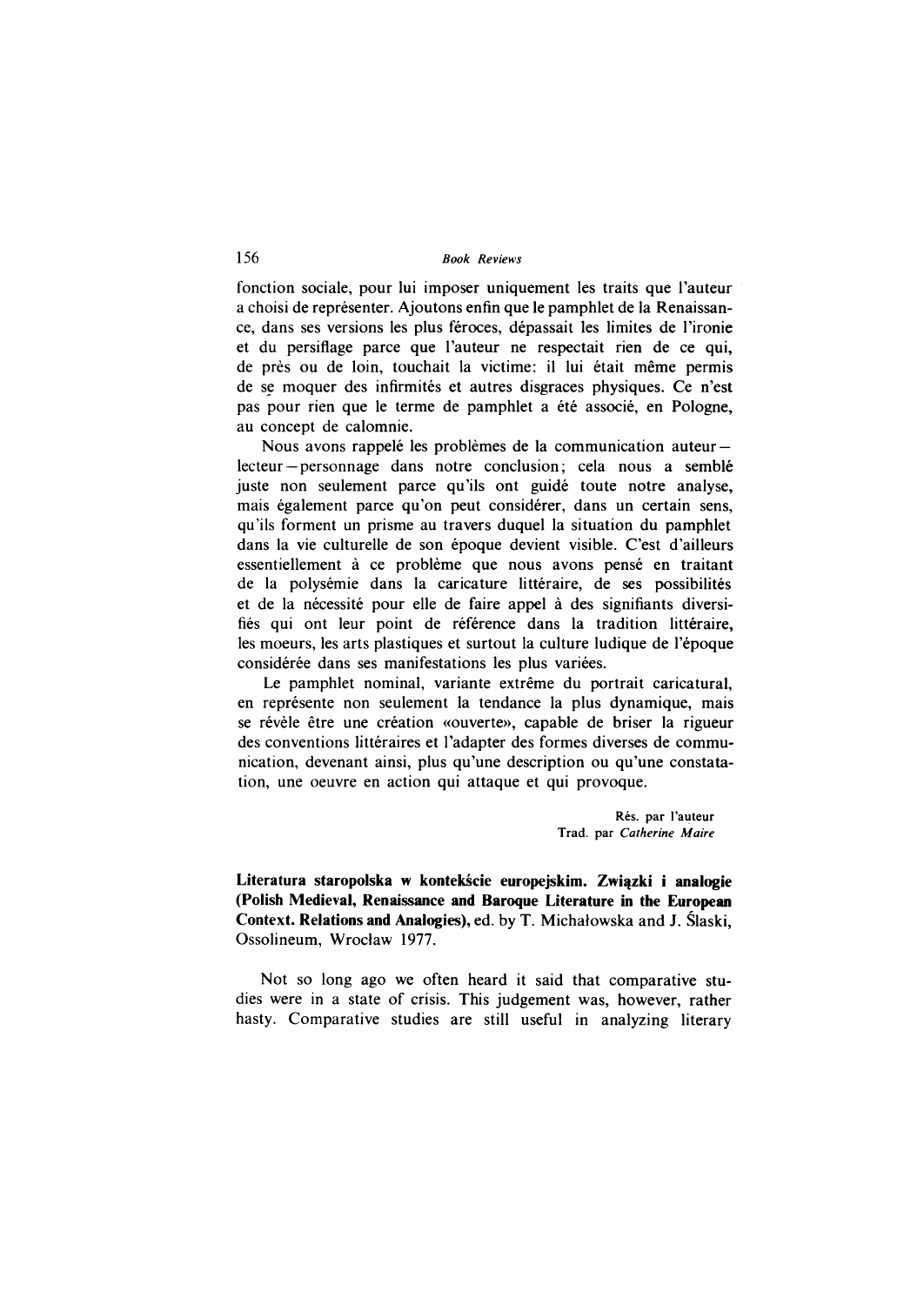phenomena and with some epochs and periods they even are of primary importance. The large volume *Literatura staropolska* w *kontekście europejskim,* containing the papers delivered at the conference held in Warsaw in October 1975, may serve as a proof and is undoubtedly an important event in the studies of Polish literature of the Middle Ages, the Renaissance and the Baroque. The choice of contents is made in such a way as to give the reader a picture, as full and comprehensive as possible, of the relations between Polish literature and the literary output and culture of other European countries. Most papers included in the volume aim, to a smaller or larger degree, at a synthesis; apart from new remarks and postulates they often meticulously collect statements and short comments scattered in many books and articles. Of course, as the authors of the successive papers point out, the issues presented do not fully exhaust the problem and in certain branches they are only the first attempts at penetrating it. Nevertheless, the book helps the reader, in some general outline, to place Polish literature of the Middle Ages, the Renaissance and the Baroque in the whole European context of cultural phenomena of the times, and hence is of great value for scholars concerned with Polish literature of these periods.

The publication has also another quality of no less importance: both the individual papers and the whole volume may be considered as an important comment in the discussion on the range, methods and aims of comparative studies. It is surely not accidental that the book opens with Zdzisław Libera's paper, "Problemy współczesnej komparatystyki" ("The Problems of Modern Comparative Studies"). He states at the very beginning that comparative studies are by no means in a state of crisis but are actually flourishing, as both the perfecting of theoretical fundamentals and widening of the range of studies show. For example, such Marxist philologists as Zhyrmunsky or Durisin suggest concentrating not only on direct and typically literary interdependencies but also analyzing the external phenomena of a historical and social nature which affect them. Libera presents and discusses a number of trends in modern comparative studies, such as the propositions of the so-called thematological school (Trusson, Frye), with their frequent references to studies of myths and to the depth psychology. He draws our attention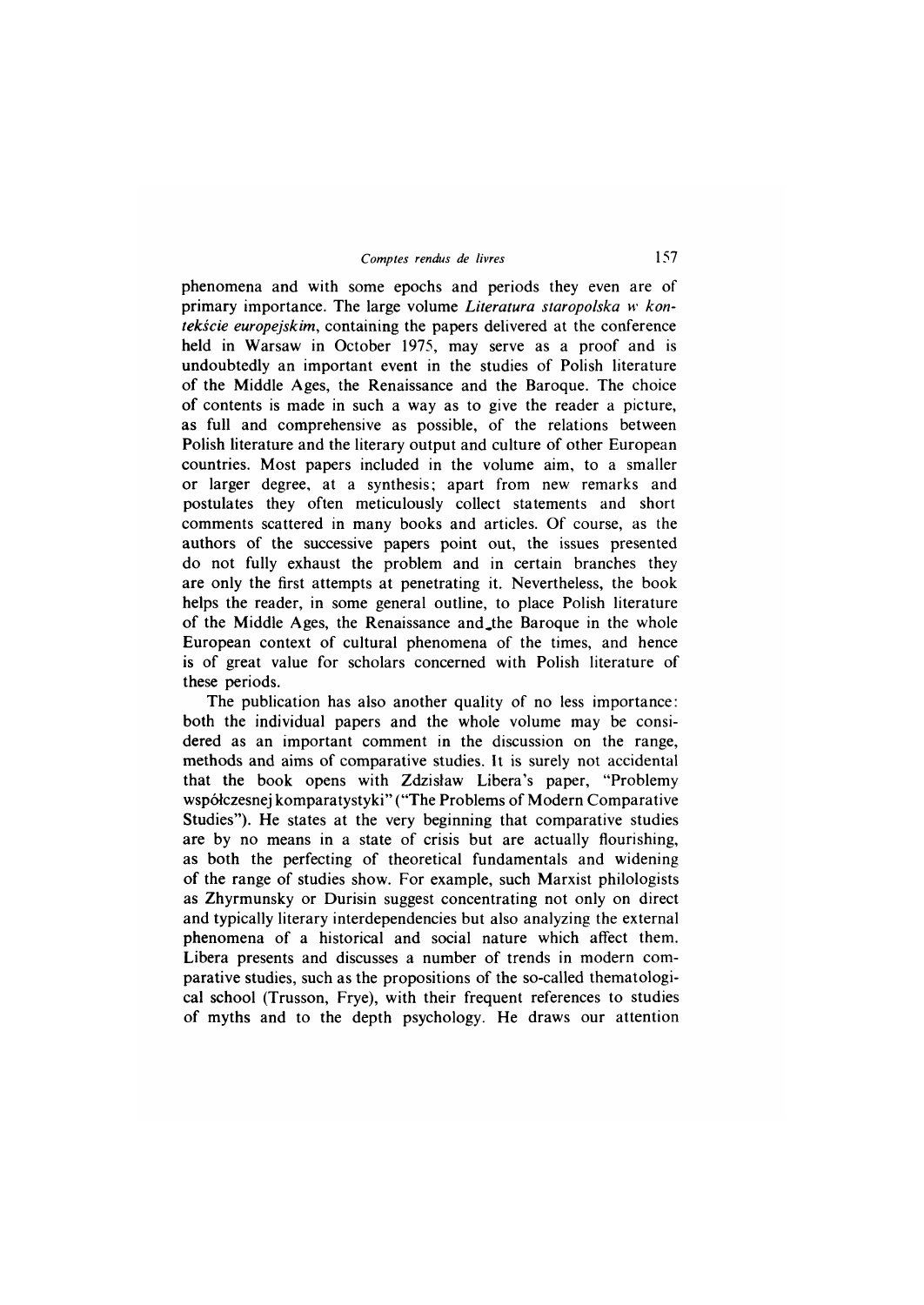to the interest in the theory of translation (Etiemble, Guyard) and to the phenomena of certain parallelisms in poetics and metrics. Besides, the author of the paper touches upon the problem of the limits of comparative studies, pointing out the tendencies of narrowing or widenning them. Libera closes his survey of the contemporary problems of comparative studies with the conclusion that one of the important features of this field of literary scholarship is its very multiformity, its studying the literary work in many aspects and various relations.

Theoretical postulates appear also in many papers discussing the connections between Polish medieval, Renaissance and Baroque literature and literatures of other European countries. The suggestion most often repeated is that comparative studies should not be confined to typically literary phenomena but ought to connect and study them with the cultural, political and commercial relations taken as a whole. In many cases these external circumstances determined the nature of the connections among the literatures of different nations. Sometimes they worked as a catalyst of personal contacts, these in turn being conducive to affiliation and convergence. In other cases they hindered those phenomena. Especially instructive here is the example of two Polish neighbours: Hungary and Scandinavia. Jan Śląski in his paper "Literatura staropolska a literatura starowęgierska" ("Old Polish and Hungarian Literature") shows how extremely strong and important the connections here were, though the fact is not always fully realized. A number of external factors, such as the common Turkish threat, marriages between ruling dynasties, connections among religious sects, etc., contributed to these literary connections and influenced many occasional works, w. g. *turcyki*1 or epithalamia. Personal contacts were also important: Polish councellors stayed at the court of Hungarian kings of the Jagellon dynasty, Hungarians came to Poland, e.g. to acquire an education, and these sojourns were sometimes of gręat literary consequence, to mention only Czahrowski's poetry and Fabricius' discourse. An interesting example of homology was the common interest in Erasmus and in neo-stoicism, whereas the work of Ballassi, influenced by Polish

<sup>&</sup>lt;sup>1</sup> *Turcyki* – the name given to the Latin treatises by S. Orzechowski, in which **he called C hristians to new crusades against the Turks.**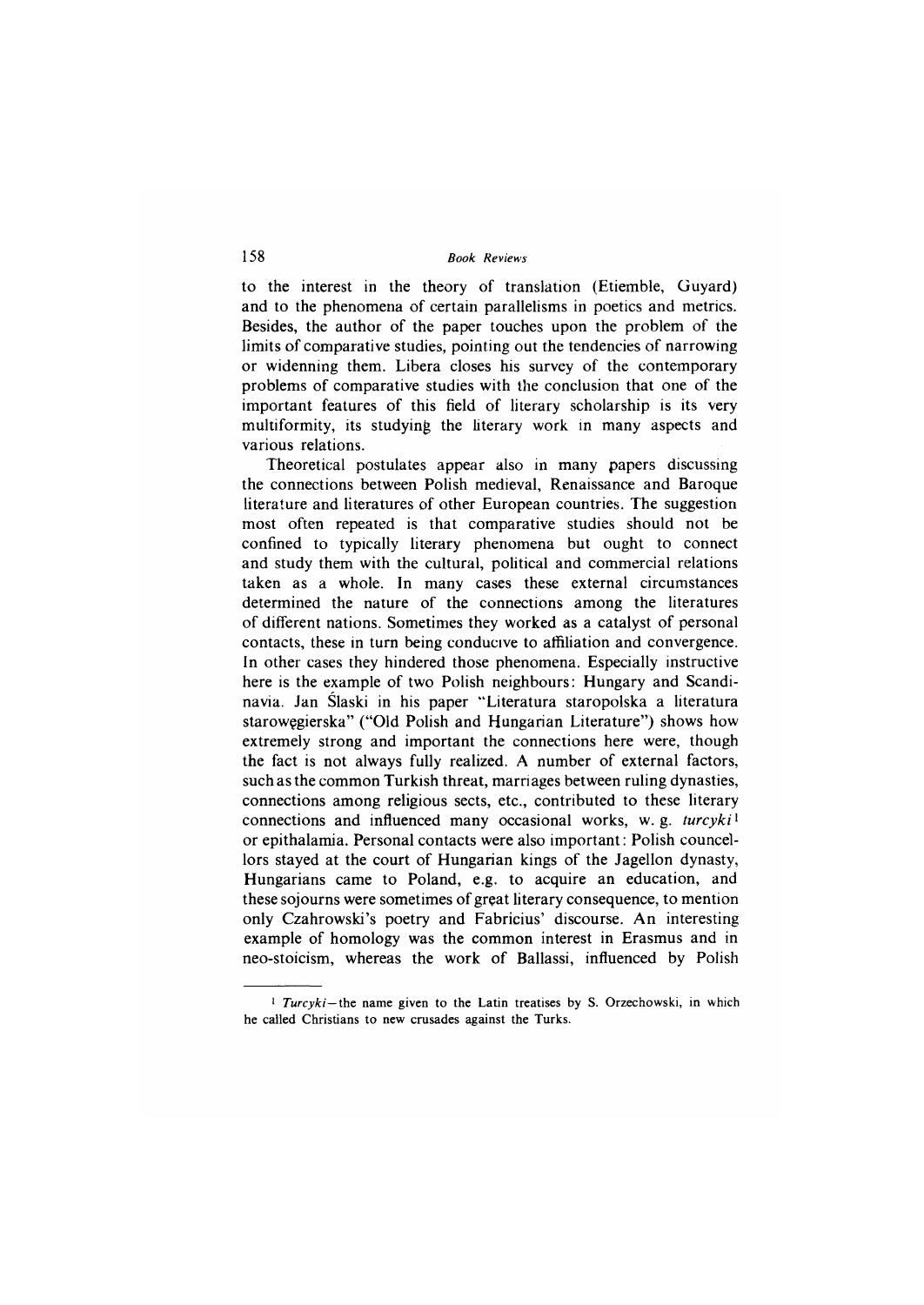poetry (he spent some time in Poland) as well as the influence of Janus on Kochanowski may serve as examples of affiliation, and common themes or the similar development of certain genres (e. g. postils)—as those of convergence. A considerable role, that of intermediary, of the so-called "third link," was played also by the Italian humanists often travelling between Poland and Hungary. Jan Slaski draws our attention also to the significance of common "negative" features, e. g. the weak development of petrarchism in both renaissance Poland and Hungary.

That literary relationships took a completely different form with Polish neighbours from the other side of the Baltic has been shown in Edmund Kotarski's paper "Literatura polska a literatury skandynawskie do początku XVIII wieku" ("Polish and Scandinavian Literature till the Beginning of the 18th Century"). They were mainly limited to scholarly polemics, e. g. between Maciej of Miechów and Jan Magnus, or occasional works connected with the Swedish wars or with the Vasa dynasty. According to the author the search for parallelisms concerning themes or genres, and for homology (similar use made of the biblical, classical and Italian sources) seems to be more fruitful. It was undoubtedly a number of political and religious factors, numerous armed conflicts, creating animosity and even hostility between the nations, which ' helped to form such mutual relations. What in the case of Hungary only strengthened literary relationships, here clearly acted as a deterrant.

Another interesting phenomenon to which attention is paid in many papers is the fact of a specific "specialization" that could be observed in the relations between Polish literature of the time and the cultures of certain European countries. Andrzej Borowski noted this in his "Polska a Niderlandy. Związki i analogie kulturalne i literackie w dobie humanizmu, renesansu oraz baroku" ("Poland and the Netherlands. Cultural and Literary Relations and Analogies in the Age of Humanism, Renaissance and the Baroque"). According to Borowski, the Netherlandian culture, similarly to the Italian culture, functioning in the stereotype of "Italianism" current in the Polish society of the time, was also perceived in a specific way, with special predilection for religious and philosophical doctrines. The best examples of this are the contacts of the Polish Brethren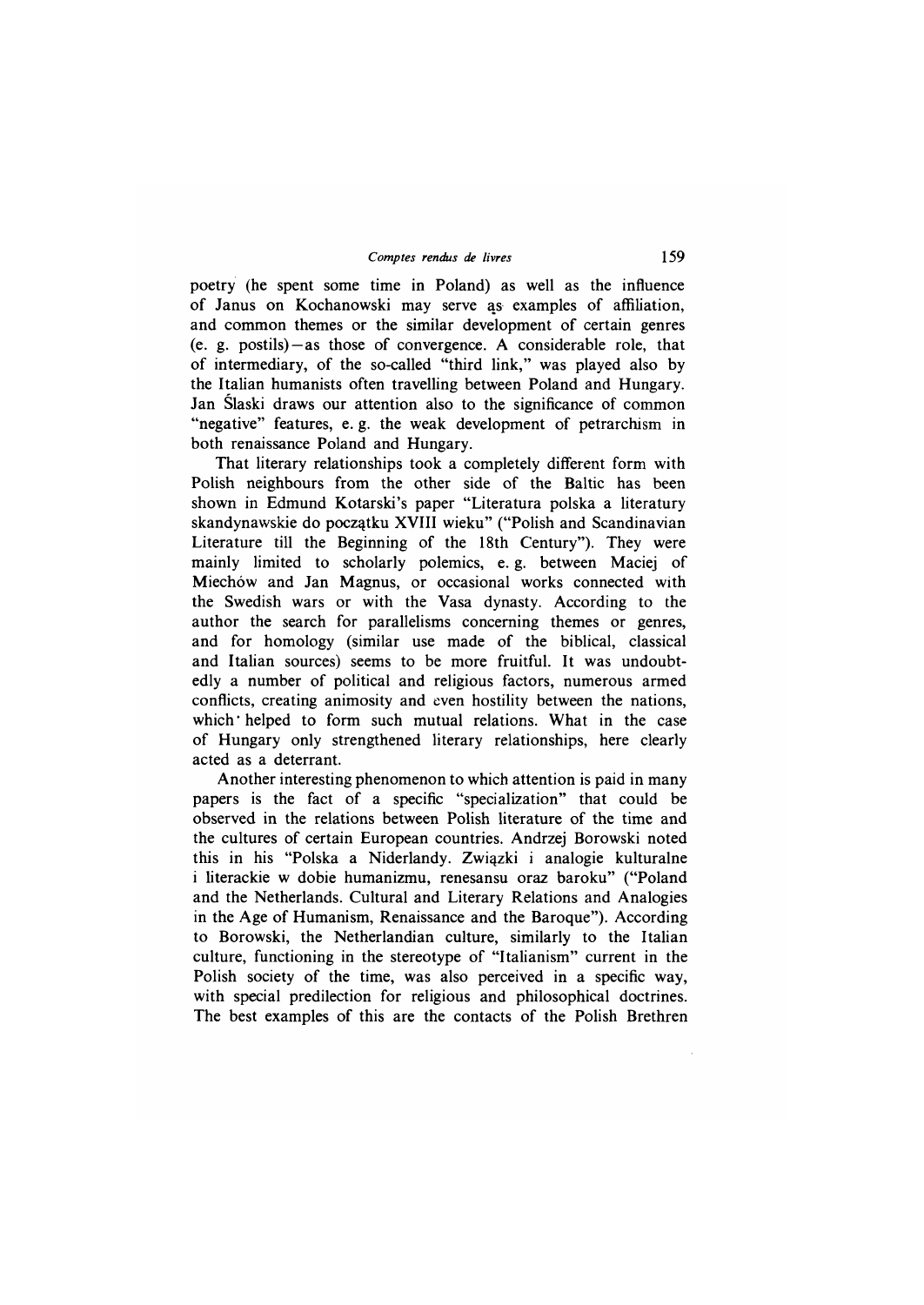with Dutch centres, the reception of Lipsius in Poland, translations of series of emblems. On the other hand, the Netherlanders were primarily interested in Polish religious toleration in the 16th century and many religious sects from that country came to live in Poland. These relationships are proved by the correspondence between dissenters (Grotius and Arciszewski) or such works as Zbigniew Morsztyn's poem *Grocyjus in silvis o żonie swej (Grocyjus in silvis on his wife).* Among other direct connections one may also mention the adaptation of Crocus by Rej or Barleus' introduction to the works of Szymonowic published in Leyden. Nevertheless scholarly influences undoubtedly dominated. Andrzej Borowski distinguishes even "the erasmian period" and "the lipsian period" in the history of mutual relationships. Those cultural relations, came into being, as it were, on the basis of rather lively commercial relationships. Besides, there were Dantyszek's (Dantiscus') sojourn in the Netherlands and the journeys of Poles to the universities of that country.

A similar "specialization" marks the reception of Spanish literature and it is to this problem that Krystyna Niklewiczówna devoted her paper entitled "Piśmiennictwo hiszpańskie w Polsce w okresie staropolskim" ("Spanish Literature in Poland"). Chiefly read in Poland were the mystics: Luis de Granada, St. Teresa, St. John of the Cross, and the scholarly and didactic works of Vives, Quevedo, Alfonso X, while the influence of literature proper was much weaker. Slight traces of it can be found in the works of Sęp Szarzyński, Twardowski, Benisławski and in the Jesuit drama. These impulses, however, reached Poland with great delay and often incidentally. Niklewiczówna suggests that it was the ideological quality in Spanish literature that counted most for the Polish reader and hence the rather surprising disproportions in the reception and the lack of interest in the most outstanding artistic figures of the Iberian Peninsula.

Another important problem connected with comparative studies is the phenomenon of the so-called "third link" $-$  of the intermediary language and culture. Undoubtedly this was the function performed by Polish literature in relation to certain Slavonic countries. Paulina Lewin points this out while studying the reception of Polish literature in the Ukrainian and Russian culture. In her paper "Li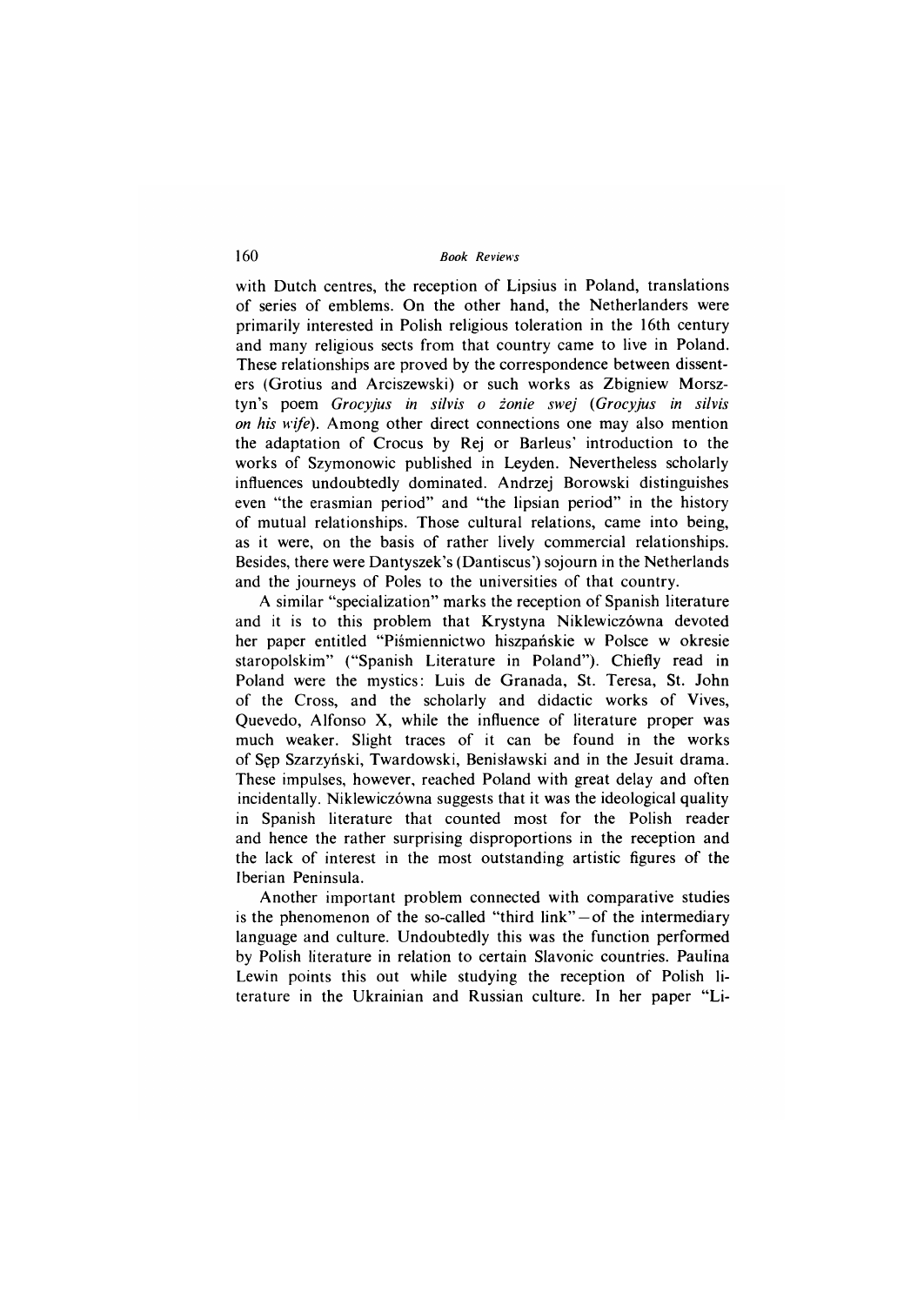teratura staropolska i literatury wschodniosłowiańskie" ("Polish Literature and the East Slavonic Literatures") she showed how, through Polish literature, a certain influx of European values reached those nations, though the process was long and had many stages. Lewin argues that comparatists should be interested not only in the borrowings themselves but also in the ways they are assimilated and the ways they function in the culture of another nation. These are important phenomena if we want to understand in what way Polish culture spread east. The main centre of this propagation was the Mohylańska Academy in Kiev. The writers connected with it: Symeon Połocki, Łazarz Baranowicz and others, wrote in their native language as well as in Latin and Polish. Both through the Ukraine and directly from Kiev these influences spread further into Russia. Those who greatly contributed to this were Jan Bialobocki and Symeon Połocki, whose activity had undoubtedly an influence on the shaping of the Russian Baroque. European values, which Polish culture carried in its intermediary role, began to compete effectively with the traditional model of culture. It was then that the Russian syllabic verse was formed, the court and school theatre appeared and Baroque poetics was adopted. Among the works adapted and translated were the works of Frycz and Stryjkowski, the *Chronicles* by Bielski, romances and anecdotes. It was also through the Polish *Gofred* that the Tasso model of the historical epos reached those lands.

Literary relationships between Poland and the Chechs were of a completely different character. During the Middle Ages a number of European values penetrated to Poland through its southern neighbours. Józef Magnuszewski deals with this process in his paper "Literatura polska i literatura czeska do połowy XVIII wieku" ("Polish and Czech Literature till the Middle of the 18th Century"), showing how the impulses from the other side of the southern border influenced the shaping of the Polish language and versification, left their traces in chronicles, in translations of the Bible and *Psalter*, in religious songs, etc. During the Renaissance the intermediary role of the Czechs diminishes —the literatures of both countries have become equal partners. In the following century the mutual relationships become more and more loose and cultural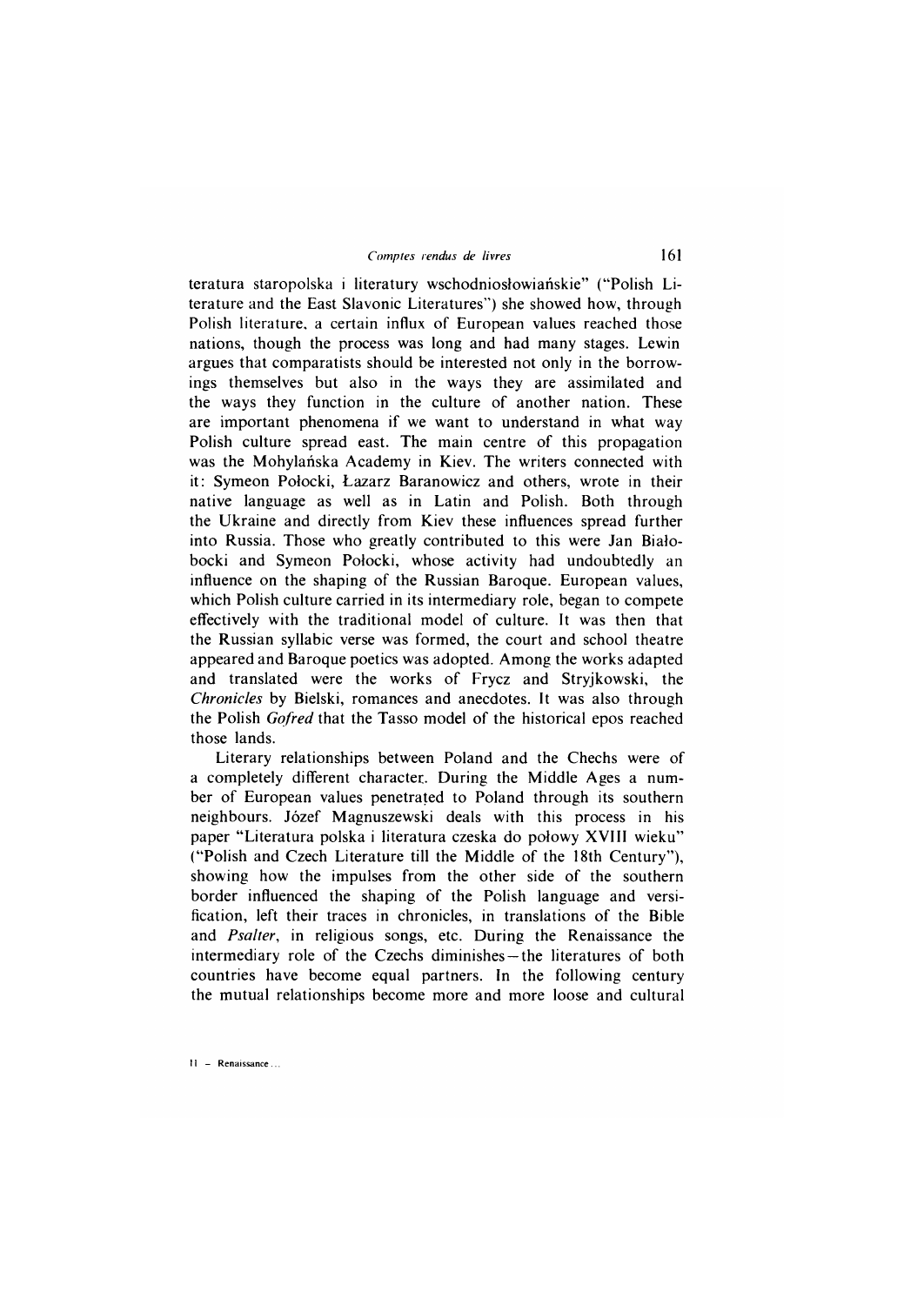exchange is limited mainly to religious writings and literatura sowizdrzalska 2.

The connections of Polish literature with the literature of other countries were not always so direct. Sometimes the inspirations came to Poland with a few centuries' delay, as it was the case with the so-called French pre-Renaissance of the 12th century, which influenced Polish 15th- and 16th-century literature. Jadwiga Sokołowska in the paper "Literatura staropolska a literatura francuska do połowy XVIII wieku" ("Polish and French Literature till the Middle of the 18th Century") presents also examples of certain typological analogies: e. g. Kochanowski in Polish poetry — Ronsard in French poetry, the bilingualism of both literatures, etc. Some direct connections, however, can be found with English literature, despite the fact that the political and cultural situation was not exactly conducive to them. Witold Ostrowski gave a few examples of such connections in his "Literatura staropolska a literatura angielska" ("Polish and English Literature"). English influences are evidenced e.g. by the translations: *Argenida* by Wacław Potocki and those of Owen by Kochowski, etc. Writers of Scottish origin living in Poland, such as Loechius and Ines, are also to be remembered in this context. On the other hand Polish literature was reaching England: interest was aroused in Copernicus and Jan Łaski, the poetics of Sarbiewski and *De optimo senatore* by Goślicki were edited, the latter several times.

Tadeusz Ulewicz devoted his paper to cultural and literary connections between Poland and Italy during the Middle Ages and the Renaissance ("Związki kulturalno-literackie Polski z Włochami w wiekach średnich i w renesansie"). The relations between those two countries were extremely animated. Travellers, students and participants of oecumenical councils journeyed *en masse* to Italy.

<sup>&</sup>lt;sup>2</sup> *Literatura sowizdrzalska* – the trend of the plebeian literature at the end of the 16th century and in the first half of the 17th century, flourishing mainly in Małopolska (Little Poland) and named so after one of its central heroes, Sowizdrzał (German Till Eulenspiegel). This kind of literature was anonymous, its authors being usually clerks, and was addressed to the folk public; it was typified by satire and grotesque. A considerable role in this trend was played by parodies of the official literature (also geligious), e.g. parodies of the psalms. Among genres characteristic of this literature were: comedy (e.g. the ribald comedy), epigram, and prose stories, generally of light character.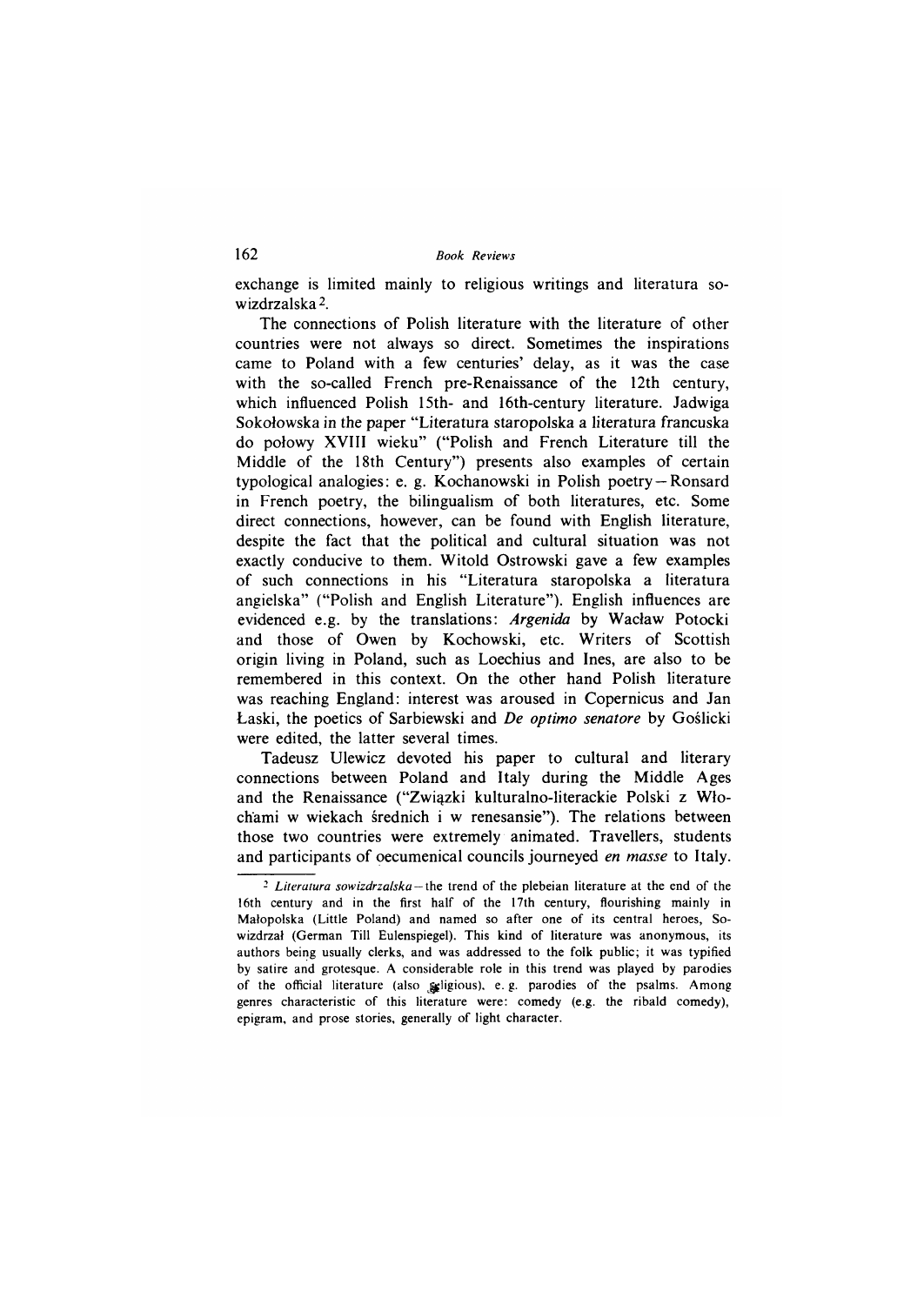The first humanists, such as Zbigniew Oleśnicki, Grzegorz of Sanok explicitly propagated the achievements of Italian culture. In turn, in the times of Sigismund I Italians started to come in large numbers to Poland.

The book includes also the paper "Literatura włoska a literatura polska w XVII wieku" ("Italian Literature and Polish Literature in the 17th Century") by Julian Lewański. He is concerned with the parallelism of changes taking place in the poetry of these two countries, with the coherences between the lyrics of Jan Andrzej Morsztyn and the theatre of the times of Władysław IV Vasa, and finally with a number of interdependencies connected with translations and adaptations.

Among the papers delivered at the conference we find also two papers discussing the relationships with separated regions: Bronisław Nadolski's "Polska a Prusy. Kontakty literackie i kulturowe do połowy XVIII wieku" ("Poland and Prussia. Cultural and Literary Contacts till the Middle of the 18th Century") and Jan Zarem ba's "Związki literackie Śląska z Rzeczypospolitą do połowy XVIII wieku" ("Literary Connections between Silesia and Poland till the Middle of the 18th Century"). The former discusses the cultural role of Gdańsk and Królewiec, and especially of the schools there, the latter the influence of Polish models on the literature written in Silesia, of Rej's prose on *Kazania pokutne (Penitential Sermons)* by Gdacius, of Szymonowie on the poetry of Jerzy Bock, etc.

Worth-mentioning also is the interesting observation made by M arian Szyrocki in his paper "Z dziejów powiązań literackich polsko-niemieckich w okresie od średniowiecza do baroku" ("On the History of Polish-German Literary Relationships from the Middle Ages to the Baroque"). The author points out that the German Reformation had very definite effects on Polish literature, bringing about the coming into being and the subsequent flourishing of new genres, such as the treatise or dialogue, and changed the attitude towards the vernacular, animating the art of translation. All this makes us realize how complicated the mutual influence of distinct literatures and cultures is and how many additional, stimulating factors, often involving literature in the wide historical and political context, contribute to it. The great variety of theoretical